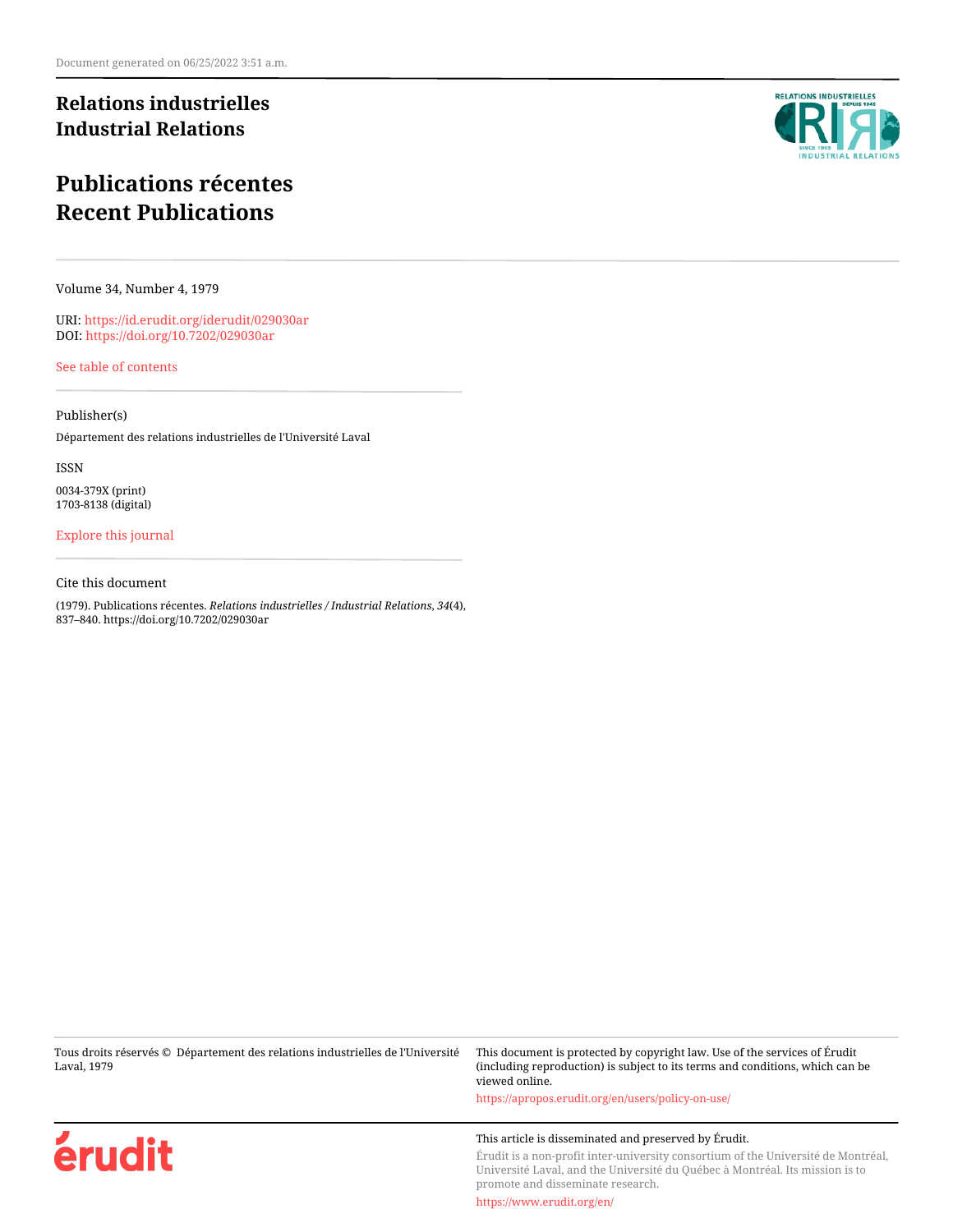# **PUBLICATIONS RECENTES RECENT PUBLICATIONS**

#### **Relations professionnelles**

"Bargaining Outcomes. IR System Approach", by J.C. Anderson, **Industrial Relations Journal,** (University of Nottingham, England), vol. 18, no. 2, 1979, pp. 127-143.

"Canadian View of Labor-Relations in Construction", by J.B. Rose, **Industrial Relations Journal,** (University of Nottingham, England), vol. 18, no. 2, 1979, pp. 156-172.

"Successful Public-Sector Labor-Relations -Managers Attitudes May Matter Most", by J.E. Martin, L.A. Barclay and L.L. Biasatti, **Monthly Labor Review,** (Washington, D.C.), vol. 102, no. 5, 1979, pp. 36-38.

"Institutional Setting and Industrial-Conflict in Québec", by M.R. Smith, **American Journal of Sociology,** (University of Chicago Press, 111.), vol. 85, no. 1, 1979, pp. 109-134.

"Public-Employee Attitudes Toward Unions", by R.L. Smith and A.H. Hopkins, **Industrial and Labor Relations Review,** (Cornell University, Ithaca), vol. 32, no. 4, 1979, pp. 484-495.

"Election Base of National Union Executive Boards", by S. Gamm, **Industrial and Labor Relations Review,** (Cornell University, Ithaca), vol. 32, no. 3, 1979, pp. 295-311.

"Discipline of Public Employee. New York State Experience", by E.P. Osterman, Ar**bitration Journal,** (New York), vol. 34, no. 3, 1979, pp. 25-33.

«Le difficile cheminement vers la liberté syndicale». Activité sociale; main-d'oeuvre et emploi; salaires et revenus; sécurité des travailleurs; mouvement des idées et des faits par F. Lehouck. **Revue internationale du travail,** (Bruxelles), nos 3-4, mars-avril 1979, pp. 265-372.

«Les relations de travail et la PME", par Pierre Shooner, **Revue Commerce,** (Montréal), août 1979, pp. 40-50.

«L'éducation ouvrière et son évolution», par John R.W. Whitehouse, Éducation ouvrière, (Genève), Bureau international du travail, vol. 39, no. 1, 1979, pp. 2-8.

«L'évolution de l'éducation syndicale en Australie», par Peter Matthews, **Éducation ouvrière,** (Genève), Bureau international du travail, vol. 38, no. 1, 1979, pp. 8-16.

"American Trade Union Growth: An Alternative Model", by F. Elsheikh and C.S. Bain, **Industrial Relations Research** Unit **of the Social Science Research Council,** University of Warwick. Reprint Series no. 27 (Reprinted from Industrial Relations, 17, no. 1,1978). 5 pp.

"The Changing Nature of National Wage Agreements", by William Brown and Michael Terry, **Industrial Relations Research Unit of the Social Science Research Council,**  University of Warwick. Reprint Series no. 28, (Reprinted from Scottish Journal of Political Economy, vol. 25, no. 2, 1978). 15 pp.

"The Emerge of a Lay Elite? Some Récent Changes in Shop Steward Organisation" by Michael Terry, **Discussion Paper, Industrial Relations Research Unit of the Social** Science **Research Council,** University of Warwick, no. 14, 21 pp.

"Time Séries Régression Models of Strike Activity: A Reconsideration with American Data", by P.K. Edwards, **Industrial Relations Research Unit of the Social** Science **Research Council,** University of Warwick. Reprint Series no. 31, (Reprinted from British Journal of Industrial Relations, vol. XVI, no. 3, 1978). 15 pp.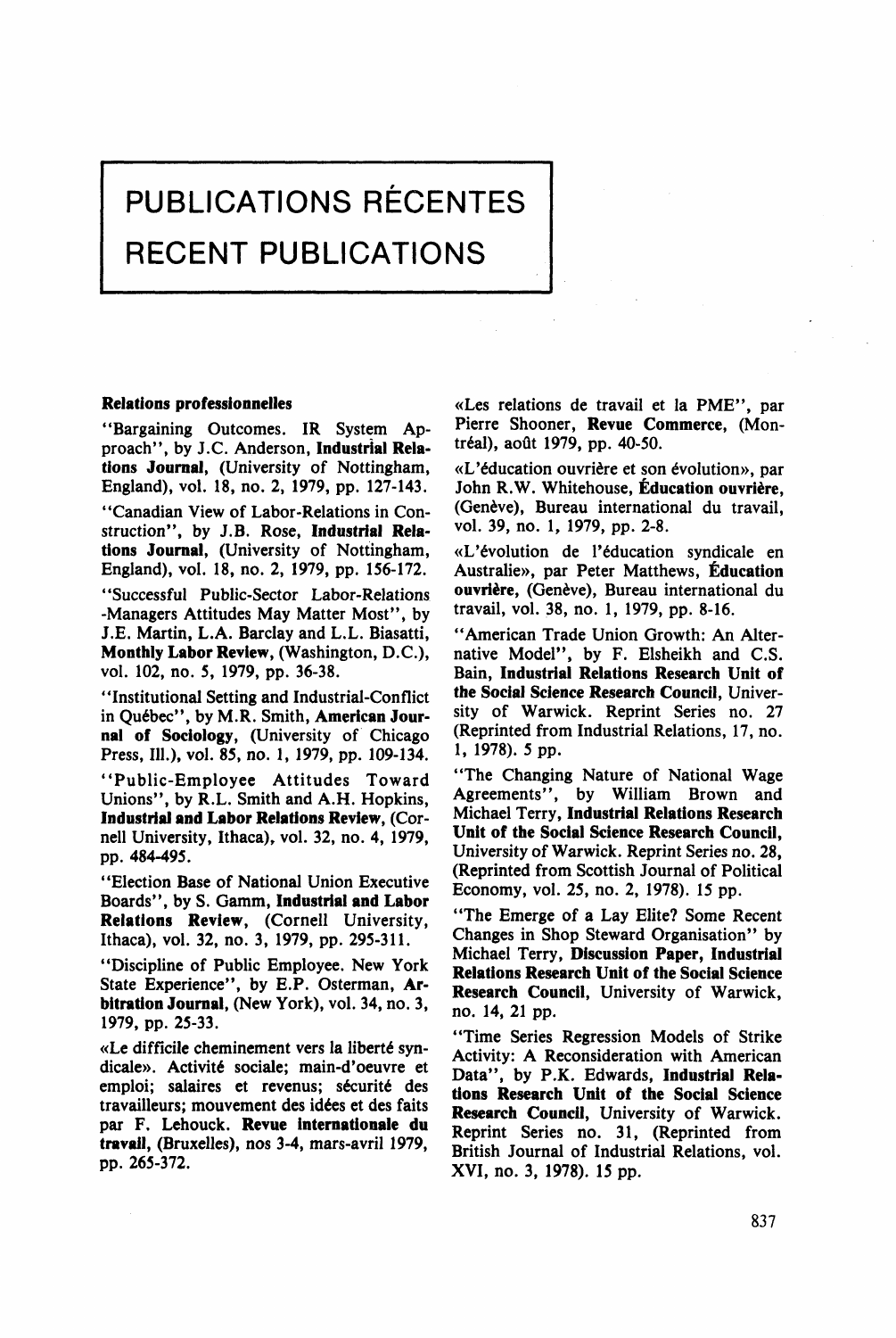"Factors Shaping Shop Steward Organisation in Britain", by William Brown, Robert Ebsworth and Michael Terry, **Industrial Relations Research Unit of Social Science**  Research Council, Reprint Series no. 29, University of Warwick. (Reprinted from British Journal of Industrial Relations, vol. XVI, no. 2, 1978). 21 pp.

#### **Marché du travail et main-d'oeuvre**

"Labor Supply Effects of Extended Unemployment Benefîts", by G. Solon, **Journal of Human Resources,** (Madison, Wisconsin), vol. 14, no. 2,1979, pp. 247-255.

"Layoffs and Alternatives Under Trade-Unions in United-States Manufacturing", by J.L. Medoff, **American Economie Review,**  (Kingsport, Tennessee), vol. 69, no. 3, 1979, pp. 380-395.

"Job Search and Vacancy Contacts", by J.J. Seater, **American Economie Review,**  (Kingsport, Tennessee), vol. 69, no. 3, 1979, pp. 411-419.

"Labor-Market Dynamics and Unemployment. Reconsideration", by K.B. Clark and L.H. Summers, **Brookings Papers on Economie Activity,** (Washington, D.C.), no. 1, 1979, pp. 13-72.

"Sex-Discrimination in Professional Employment. Case-Study", by P. Osterman, **Industrial and Labor Relations Review,** (Cornell University, Ithaca), vol. 32, no. 4, 1979, pp. 451-464.

"Aspects of Modern Economics", by Adam Smith, **Scottish Journal of Political Economy,** (Edinburg, Scotland), vol. 26, no. 2, 1979, pp. 109-125.

"Effect of Unemployment-Insurance on Seasonal Fluctuations in Employment", by T.C. H alpin, **Industrial and Labor Relations Review,** (Cornell University, Ithaca), vol. 32, no. 3, 1979, pp. 353-362.

"Détermination of Labor Supply. Dynamic Model", by E.D. Kalachek, F.Q. Raines and D. Larson, **Industrial and Labor Relations Review,** (Cornell University, Ithaca), vol. 32, no. 3, 1979, pp. 367-377.

«La régionalisation des politiques d'emploi en Europe occidentale», par Jean Mayer, **Revue internationale du travail,** (Genève),

vol. 118, no. 4, juillet-août 1979, pp. 441-453.

«Pour un meilleur service public de l'emploi», débat avec la participation de T. Bélanger, L. Bodin, M. Hannart, M.T. Join-Lambert, J. Leroy, T. Le Roy, J. de Marcillac, B. Mériaux et R. Salais, **Projet,**  (Paris), vol. 134, avril 1979, pp. 493-513.

«Pour protéger l'emploi: une politique de main-d'oeuvre», par Jacques Lafrenière, **Travail-Québec,** (Québec), vol. 15, no. 2, sept.-oct. 1979, pp. 41-45.

«S'en sortir ensemble», par Michéle Pérusse et Michel Pelletier, OSE, (Québec), vol. 2, no. 2, sept. 1979, pp. 22-35.

«Job Motivation of Canadian Anglophone and Francophone Hospital Employees», by Harish C. Jain, Jacques Normand and Rabindra N. Kanungo, **Research and Work**ing Paper, Series no. 152, Faculty of Business, McMaster University (Hamilton, Ontario), March 1979, 12 pp.

#### **Sociologie du travail**

"Developing a Community-Based Program for Reducing the Social Impact of a Plant Closing", by T.D. Taber, J.T. Walsh and R.A. Cooke, **Journal of Applied Behavioral Science,** (Arlington, Virginia), vol. 15, no. 2, 1979, pp. 133-155.

"Job-Attitudes of Part-Time and Full-Time Employees", by H.E. Miller and J.R. Terborg, **Journal of Applied Psychology,**  (Wash., D.C.), vol. 64, no. 4, 1979, pp. 380-386.

"The Quality of Working Life", by K. Newton and N. Leckie, **International Journal of Social Economies,** (Bradford, England), vol. 6, no. 4, 1979, pp. 199-234.

#### **Organisation, gestion et psychologie**

"Organizational Development Through Od-Wit-Rewards. Integrated Approach", by E.M. Darel and G.H. Harel, **Personnel Review,** (Farnborough), vol. 8, no. 2, 1979, pp. 20-24.

"Utility of the Assessment-Center as a Selection Device", by W.F. Cascio and V. Silbey, **Journal of Applied Psychology,** (Wash., D.C.), vol. 64, no. 2, 1979, pp. 107-118.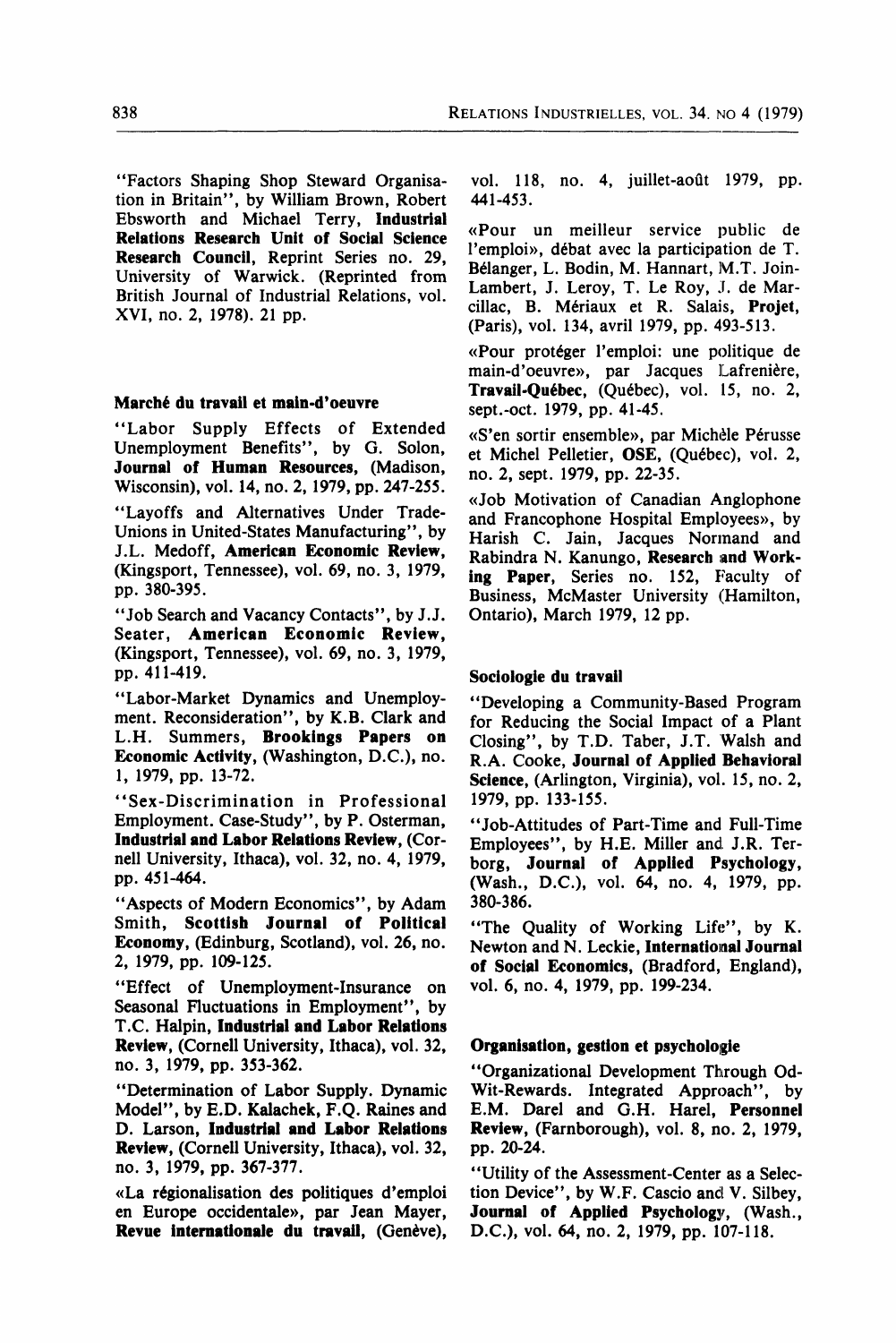"Women and Work. Psychological Effects of Occupational Conditions", by J. Miller, C. Schooler, M.L. Kohn and K.A. Miller, **American Journal of Sociology,** (University of Chicago Press, 111.), vol. 85, no. 1, 1979, pp. 66-94.

"From Manpower-Planning to Human-Resources Planning Through Carreer-Development", by L.L. Moore, **Personnel,**  (Saranac Lake, N.Y.), vol. 56, no. 3, 1979, pp. 9-16.

"Job-Satisfaction, Behavioral Intention, and Absenteeism as Predictors of Turnover", by L.K. Waters and D. Roach, **Personnel Psychology,** (North Carolina), vol. 32, no. 2, 1979, pp. 393-397.

"Manpower-Planning and Organization Design", by D.T. Bryant and R.J. Niehaus, **Personnel Psychology,** (North Carolina), vol. 32, no. 2, 1979, pp. 412-416.

"Alternative Work Schedules. Integrating Individual and Organizational Needs", by A.R. Cohen and H. Gadon, Personnel **Psychology,** (North Carolina), vol. 32, no. 2, 1979, pp. 443-446.

"Causal-Correlational Test of the Porter and Lawler Framework", by R.E. Kopelman, **Human Relations,** (New York), vol. 32, no. 7, 1979, pp. 545-556.

"Utilizing Feedback and Goal Setting to Increase Performance Appraisal Interviewer Skills of Managers", by E.F. Nemeroff and J. Cosentino, **Academy of Management Journal,** (Madison, Wisconsin), vol. 22, no. 3, 1979, pp. 566-576.

"Taking Time Seriously in Evaluating Jobs", by E. Jaques, **Harvard Business Review,**  (Boston), vol. 57, no. 5, 1979, pp. 124-232.

"Conséquences of Individual Feedback on Behavior in Organizations", by D.R. Ilgen, C.D. Fisher and M.S. Taylor, **Journal of Applied Psychology,** (Wash., D.C.), vol. 64, no. 4, 1979, pp. 349-371.

«Pour une gestion prévisionnelle de l'emploi dans l'entreprise», par Georges Roques, Gestion, (Montréal), vol. 4, no. 3, sept. 1979, pp. 75-79.

«L'éducation ouvrière dans l'optique de la participation», tiré du Rapport du Colloque du BIT sur la formation des représentants des travailleurs en vue de la participation aux décisions dans l'entreprise, récemment tenu à Genève, **Éducation ouvrière,** Bureau international du travail (Genève), vol. 2, no. 37, 1978, pp. 1-10.

«L'approche systémique et ses applications dans l'industrie: un exemple d'amélioration de la gestion d'une entreprise", par S. Bull, **Travail et méthodes,** (Paris), nos 362-363, juin/juillet 1979, pp. 5-21.

"Costs and Benefits of Sélective Employment Policies. British Case", by R. Layard, **British Journal of Industrial Relations,** (London, England), vol. 17, no. 2, 1979, pp. 187-204.

"Collectivist Organization. Alternative to Rational Bureaucratie Models", by J. Rothschildwhitt, **American Sociological Review,** (Albany, N.Y.), vol. 44, no. 4, 1979, pp. 509-527.

"Study of the Effects of Task Goal and Schedule Choice on Work Performance", by G.A. Eassett, **Organizational Behavior and Human Performance,** (New York), vol. 24, no. 2, 1979, pp. 202-227.

"Structure, Task Characteristics, and Experienced Rôle Stress in Organizations Employing Complex Technology, by M.K. Moch, J. Bartunek and D.J. Erass, **Organizational Behavior and Human Performance,**  (New York), vol. 24, no. 2, 1979, pp. 258-268.

#### **Droit du travail**

"Timely Grievances and Arbitrability", by M.C., **Arbitration Journal,** (New York), vol. 34, no. 2, 1979, pp. 6-8.

"Remédiai Actions of the NLRB in Representation Cases. Analysis of the Gissel Bargaining Order", by M.S. Wortman and N. Jones, **Labor Law Journal,** (Chicago, 111.), vol. 30, no. 5, 1979, pp. 281-288.

"Do we Need a Labor Board", by J.S. Irving, **Labor Law Journal,** (Chicago, 111.), vol. 30, no. 7, 1979, pp. 387-395.

"Injunctive Relief in Public-Sector Work Stoppages. Alternative Approaches", by J.M. Douglas, **Labor Law Journal,**  (Chicago, 111.), vol. 30, no. 7, 1979, pp. 406-415.

"Effect of Contract Language on Low-Level Settlement of Grievances", by H. Graham and B. Heshizer, **Labor Law Journal,**